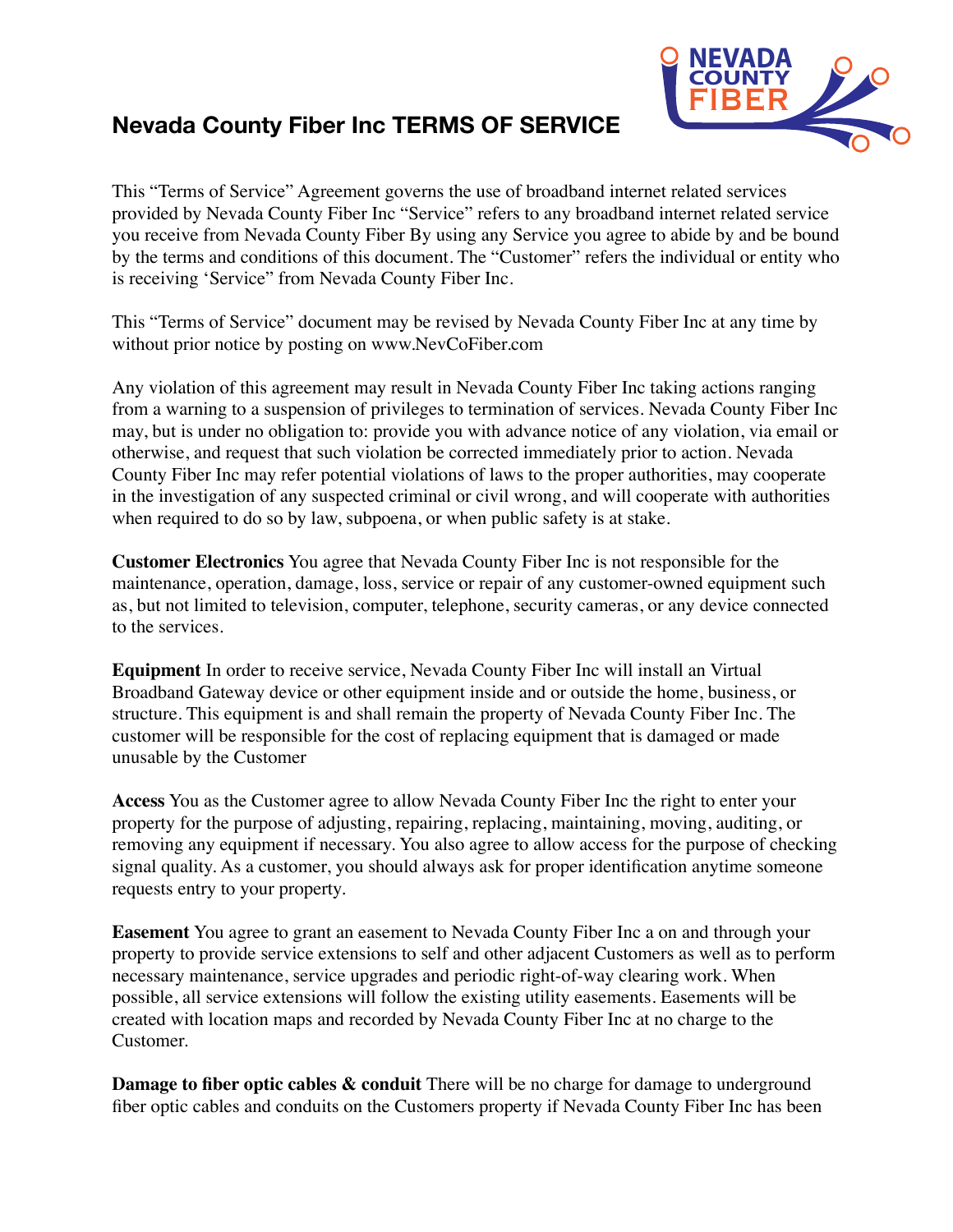contacted within reasonable time to mark the location of fiber optic cables and conduits prior to any excavation, post holes or similar activities within the vicinity of the fiber optic cables and conduits. The Customer agrees to avoid excavating or digging post holes within 5 feet of the underground fiber optic cable and conduits unless prior agreement has been made with Nevada County Fiber Inc. If the customer or customers contractor damages underground fiber optic cables and conduits without contacting Nevada County Fiber Inc there will be charge for repair.

**Billing and Payments** Customer will pay monthly in advance for Services on the first of each month. Payment made be made using Zelle or by credit card according to the current subscription rates. Customers will not receive a monthly bill unless requested. If payment is not received on 1st of the month a reminder email will be sent after which service will be suspended or disconnected until payment is made. Customer shall notify Nevada County Fiber Inc of disputed items within thirty (30) days of receipt, or longer as required by applicable law. Failure to pay charges billed may result in discontinuance of Service, the removal of all Nevada County Fiber Inc equipment and/or imposition of a late payment or service charge. Should Customer wish to resume a Service after any suspension, Customer may be subject to a reconnection fee. Should Customer wish to resume a Service after termination of Service, Nevada County Fiber Inc may charge an installation fee and/or service activation fee. These fees are in addition to all past due charges and other fees.

**Disruption of Service** All Nevada County Fiber Inc Services are provided on an "AS IS" and "AS AVAILABLE" basis. In no event shall Nevada County Fiber Inc be liable for any failure or interruption of Service, including without limitation those failures and interruptions resulting in part or entirely from circumstances beyond Nevada County Fiber Inc reasonable control. Subject to applicable law, Nevada County Fiber Inc may give credit with respect to Customer's recurring monthly subscription fee for qualifying outages of Nevada County Fiber Inc Services.

**Taxes and Fees** Customer agrees to pay any local, state or federal taxes and fees imposed or levied on or with respect to the Services, the Equipment or installation or service charges incurred with respect to the same.

**Recording of Communications**: Customer acknowledges and agrees that all communications between Customer and Nevada County Fiber Inc may be recorded or monitored by Nevada County Fiber Inc for quality assurance or other purposes.

**Assignment or Transfer**: This Agreement and the Services and/or Equipment supplied by Nevada County Fiber Inc are not assignable or otherwise transferable by Customer, without specific written authorization from Nevada County Fiber Inc.

### **Termination**:

a. **Termination by Customer**: Unless otherwise terminated, this Agreement shall automatically renew on a month-to-month basis. Customer acknowledges that upon such renewal all pricing is subject to change. To terminate any recurring service, Customers must email Andrew@NevCoFiber.com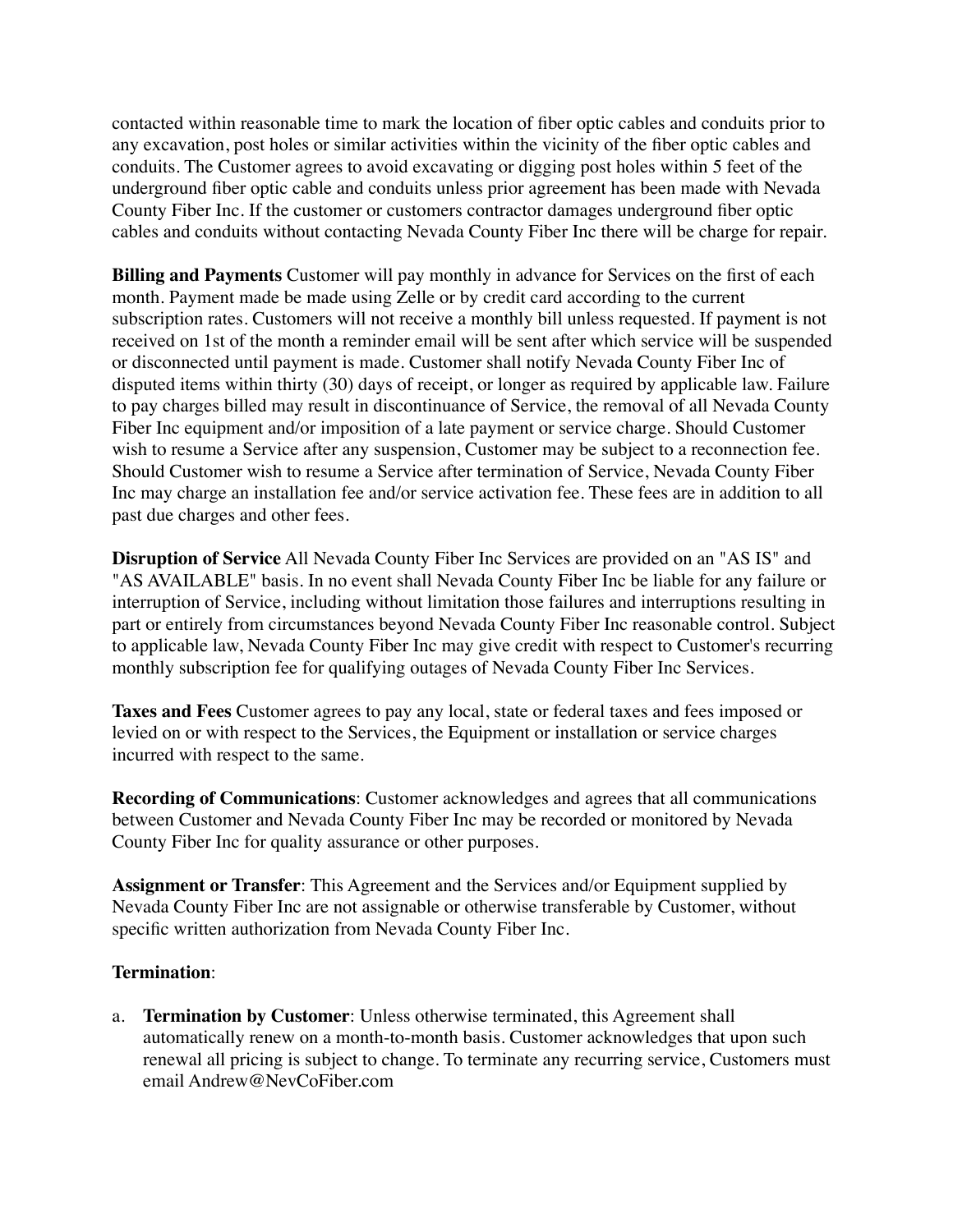- b. **Termination for Bankruptcy**: Nevada County Fiber Inc shall have the right to terminate this Agreement immediately in the event that Customer makes an assignment for the benefit of creditors, or a voluntary or involuntary petition is filed by or against Customer under any law having for its purpose the adjudication of Customer as a bankrupt or the reorganization of Customer.
- c. **Termination for Breach**: In the event of any breach of this Agreement by Customer, the failure of Customer to abide by the rates, rules and regulations of Nevada County Fiber Inc, or any illegal activity by the Customer using any Nevada County Fiber Inc Service,
- d. **Termination by Nevada County Fiber**. This Agreement may, at Nevada County Fiber's Inc option, be terminated and Nevada County Fiber Inc Equipment removed. Failure of Nevada County Fiber Inc to remove such Equipment shall not be deemed abandonment thereof. Customer shall pay reasonable collection and/or attorney's fees to Nevada County Fiber Inc in the event that Nevada County Fiber Inc shall, in its discretion, find it necessary to enforce collection or to preserve and protect its rights under this Agreement.

**Disclaimer**: Nevada County Fiber Inc assumes no liability for any program, services, content or information distributed on or through the Services and Nevada County Fiber Inc expressly disclaims any responsibility or liability for Customer's use thereof. Further, Nevada County Fiber Inc shall not be responsible for any products, merchandise or prizes promoted or purchased through the use of the Services.

**Force Majeure**: Nevada County Fiber Inc shall not be liable for any failure of performance or Equipment due to causes beyond its control, including but not limited to: acts of God, fire, flood, or other catastrophes; any law, order, regulation, direction, action, or request of the United States Government, or of any other government, including state and local governments having or claiming jurisdiction over Nevada County Fiber Inc, or of any department agency, commission, bureau, corporation, or other instrumentality of any one or more of these federal, state, or local governments, or of any civil or military authority; national emergencies; insurrection; riots, wars; unavailability of rights-of-way or materials; or strikes, lock-outs, work stoppages, or other labor difficulties.

## **Acceptable Use Policy**

Users will not use the service for illegal purposes or to further illegal activities, including and without limitation, placing phone calls, uploading, downloading, posting, distributing or facilitating the distribution of any material in any chat room, message board, newsgroup or similar interactive medium that users access through the Services that:

- 1. Constitutes an unauthorized reproduction of copyrighted or other protected materials, or otherwise violates copyright law;
- 2. Violates U.S. export control laws;
- 3. Is threatening, abusive, harassing, obscene, defamatory, libelous, deceptive, fraudulent or invasive of another's privacy; or
- 4. Encourages conduct that could constitute a criminal offense, give rise to civil liability or otherwise violate any applicable local, state, national or international law or regulation.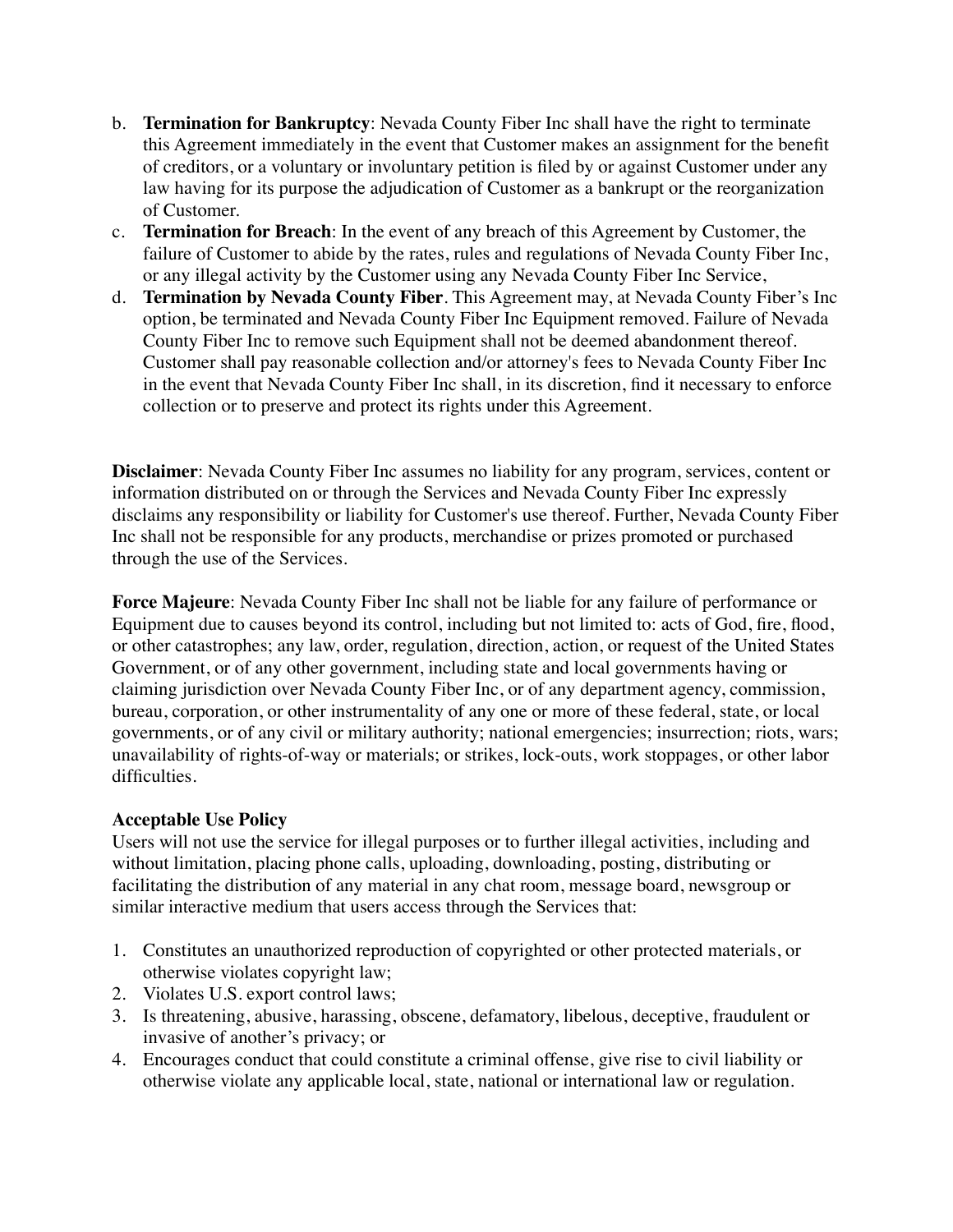The broadband service is intended for residential use only which includes teleworking, and remote learning, and recreational purposes. Please contact Nevada County Fiber Inc for commercial business use rates which would include hosting revenue generating websites and regular transferring or uploading large data files.

**Use of Services by Others**. Services provided by Nevada County Fiber Inc are for the sole use of the Customer and those other persons designated by the Customer (collectively called "users" in the Broadband Services Agreement). Their Services may be shared among family members in one household, or among employees at one location for a company. All other sharing and reoffering, and all resale of the Services to other persons or entities for specific applications and on a limited basis, may occur only with the prior, written consent of Nevada County Fiber Inc, which may be given or withheld in its sole discretion. Customer is and shall be responsible for any misuse of Services, even if the inappropriate activity was committed by a friend, family member, guest, employee, or any other person who obtained access to Customer's account.

**Security**. Customer is solely responsible for the security of any device Customer chooses to connect to the Services, including any data stored on the device. Nevada County Fiber Inc recommends that Customer uses commercially available security protection to ensure the privacy of Customer's communications and to protect its data and network. Customer expressly assumes any and all risks relating to the security of Customer's communications, data, and network and its potential access by others.

### **Network Performance**

Nevada County Fiber Inc is committed to providing the best service without restricting what can be done on the Internet, providing economic and quality-of-life benefits to the local community.

We do not block or limit any lawful content, applications, services or use of any non-harmful devices. Lawful network traffic is not discriminated against except in extreme circumstances where we need to manage the traffic for the benefit of all customers and ensure that critical services are delivered without interruptions.

We have built our network from the ground up for high capacity to handle all of your traffic with ease. That being said, all speeds are "up to" their respective speed since there are many factors that affect your speed on the internet. They Include:

- 1. The number of users who are using a website that you might be using and the capabilities of that site.
- 2. If you are hardwired or using wireless to connect and, if you are wireless, the signal strength.
- 3. The service provider that the website uses, among other factors.
- 4. Your computer and the software that is installed.
- 5. Viruses and Malware.
- 6. The number of connected devices in your home that are using our service at the same time.

Typically, you can expect that the level of service you purchase will be delivered as long as the above factors do not limit the connection. You can check your Internet connection against any of the speed test sites, such as www.speedtest.net, for informational purposes but please be aware